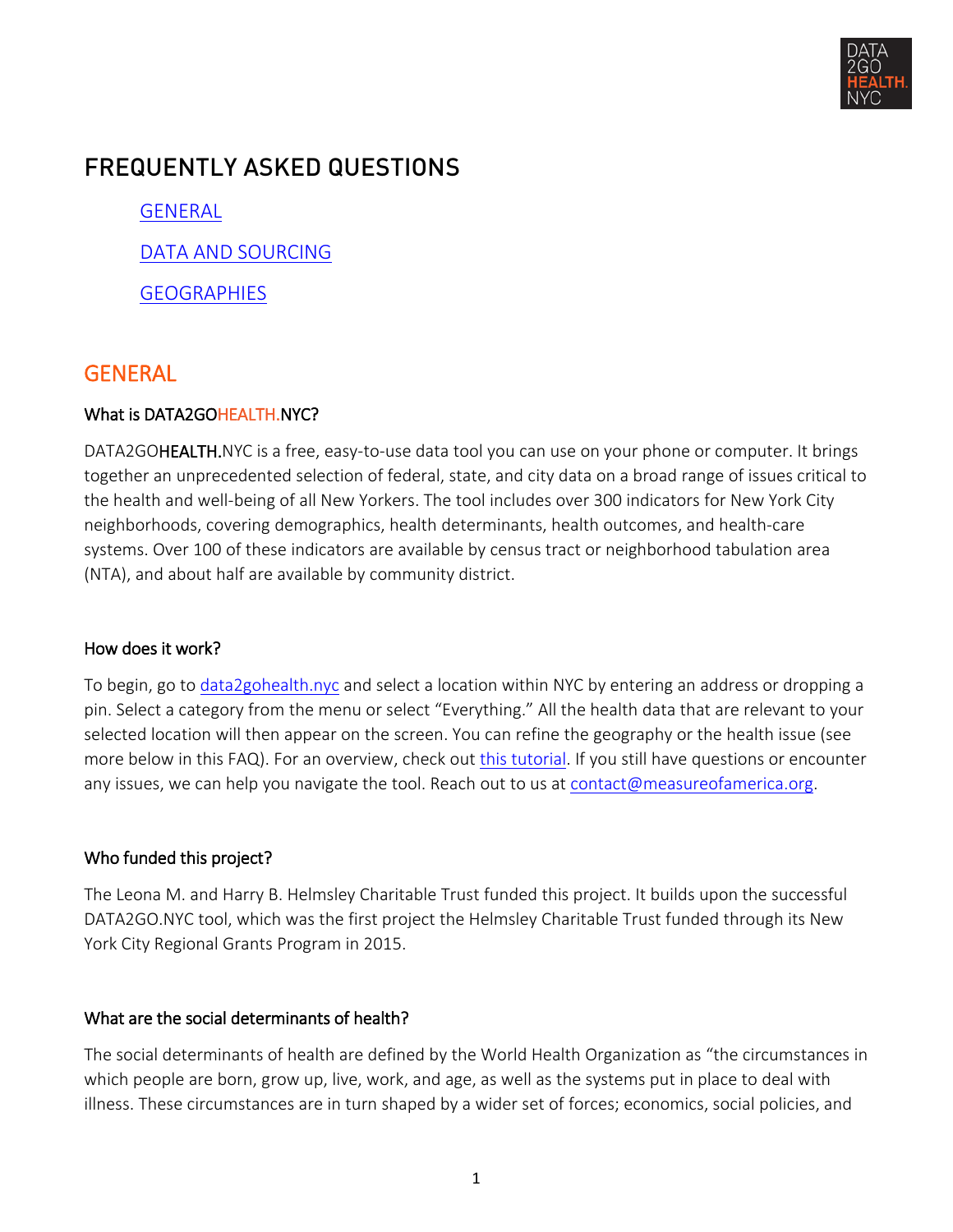

politics." Central to this framework is the idea that while doctors and medicines are critical once we fall ill or are injured, the main drivers of health disparities between groups lie not in the health-care system but in the conditions of people's daily lives. Safe neighborhoods, clean air, full-service grocery stores, healthy school lunches, places to exercise safely, educational equality, employment that offers security, dignity, and agency; these and other things like them are key to keeping people healthy.

## New York City and many organizations already make a great deal of data public. What value does DATA2GOHEALTH add?

Lots of great online data tools exist. But many are the product of one-time-only efforts, focus on just one issue or sector, are limited to specific data sources or citywide data that isn't useful for neighborhoods, or are tricky for regular people to navigate. In addition, different indicators are available using different geographic boundaries, time periods, definitions, interfaces, and methodologies. This variety makes comparisons very challenging.

### DATA2GOHEALTH.NYC is:

Intuitive and easy to use. It's designed to provide access to official government data for "data civilians"—people who need accurate, up-to-date information but lack advanced statistical and research training.

Comprehensive and multisectoral. DATA2GOHEALTH includes data from different sectors. We cover demographics like race and household composition; health determinants such as behavior and housing; health outcomes like rates of different cancers, preventable diabetes complications, injuries due to violence, and leading causes of death; and **health-care systems**, including insurance coverage and neighborhood services.

Informed by a holistic vision. A unique blend of datasets, interactive maps, and curated groupings of data helps users see social and economic realities in the interconnected way in which people actually experience them.

Sustainable. DATA2GOHEALTH provides a snapshot of current realities, and data will be updated annually for four years.

Transparent and rigorous. DATA2GOHEALTH is an impartial, independent source for methodologically sound, reliable, fully sourced data.

Customizable. DATA2GOHEALTH allows users to tailor the set of indicators they see on their screens based on the neighborhood issues that are important to them. Users can select specific populations or health issues as well as different geographic levels.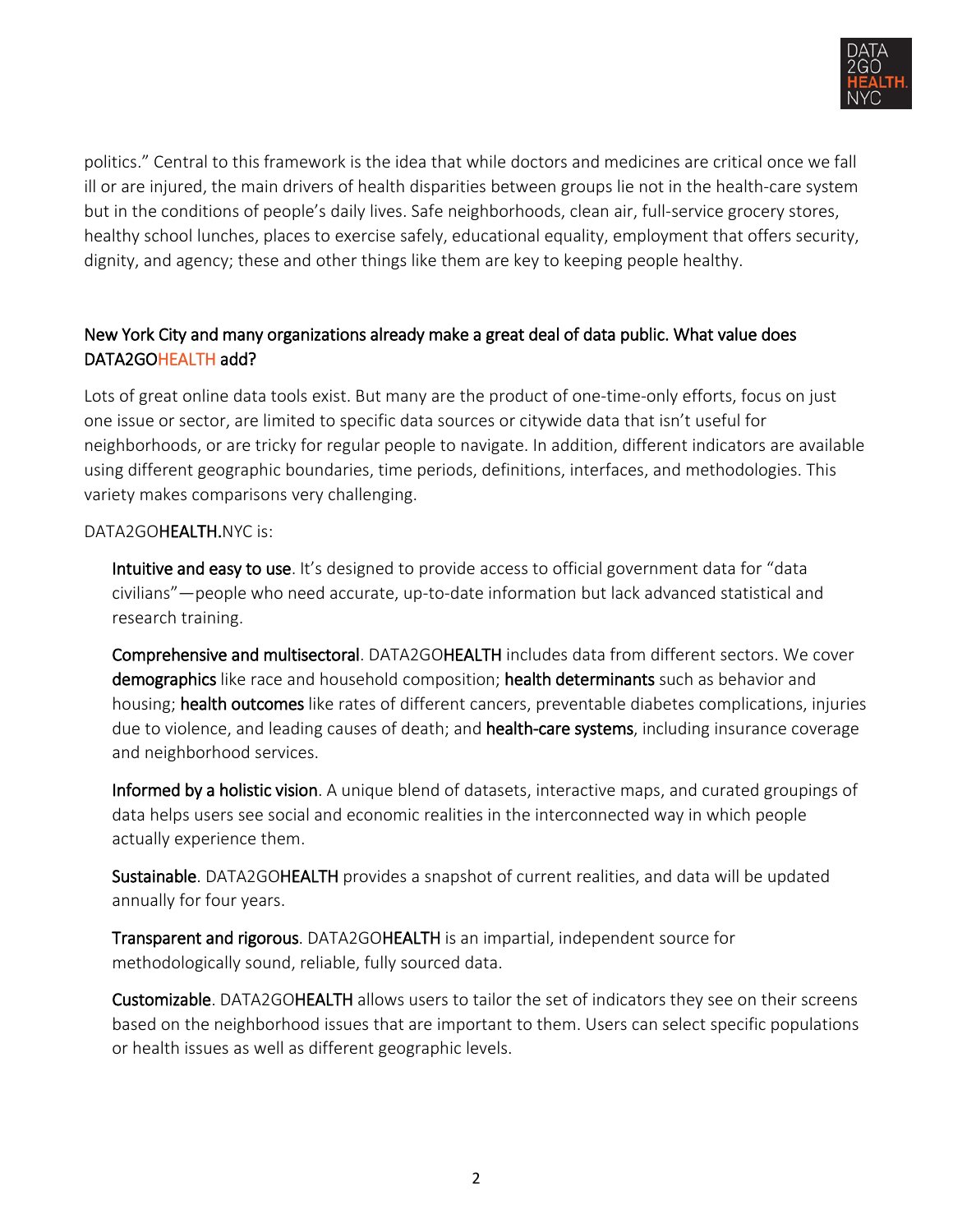

Useful to experts. DATA2GOHEALTH allows the pros to access underlying data and primary source material in spreadsheet form with detailed sourcing and methodological notes.

## Who is DATA2GOHEALTH for?

Anyone can use DATA2GOHEALTH! It is a free tool available to everyone with a passion for understanding and improving the amazing city we call home. It was designed with the needs of some specific users in mind:

Decision-makers in and outside NYC government, who can access a comprehensive picture of human health, neighborhood by neighborhood.

Foundations, philanthropists, and service-delivery organizations, who can pinpoint health needs and service gaps, establish baselines, and track change to gauge the impact of their investments and programs.

Communities and community-based organizations, which can create and print customized maps, data visualizations, and comparisons for program development, fundraising, and advocacy without expending resources on costly and time-consuming in-house data collection and analysis.

**Teachers and students**, who can easily access data for analyzing their communities, how their communities compare to others, and how issues interact to shape people's everyday health and long-term prospects.

Researchers, who can download clean, well-sourced, accurate datasets for hundreds of indicators.

## Who created DATA2GOHEALTH?

DATA2GOHEALTH (like its sister tool, DATA2GO.NYC) was created by Measure of America, a project of the nonprofit Social Science Research Council, and the designer Rosten Woo. It was developed by Codie Joseph See.

[Measure of America](http://www.measureofamerica.org/) is a nonpartisan research and advocacy initiative of the [Social Science Research](http://www.ssrc.org/)  [Council.](http://www.ssrc.org/) We breathe life into numbers, providing easy-to-use yet methodologically sound tools for understanding well-being and opportunity in America. We work with partners to **measure what matters** and believe that everyone deserves the chance to live a freely chosen, flourishing life.

Measure of America's hallmark is the American Human Development Index, a composite measure of health, education, and earnings indicators based on a time-tested model developed at the United Nations and used in countries around the world. Measure of America was founded in 2007, and the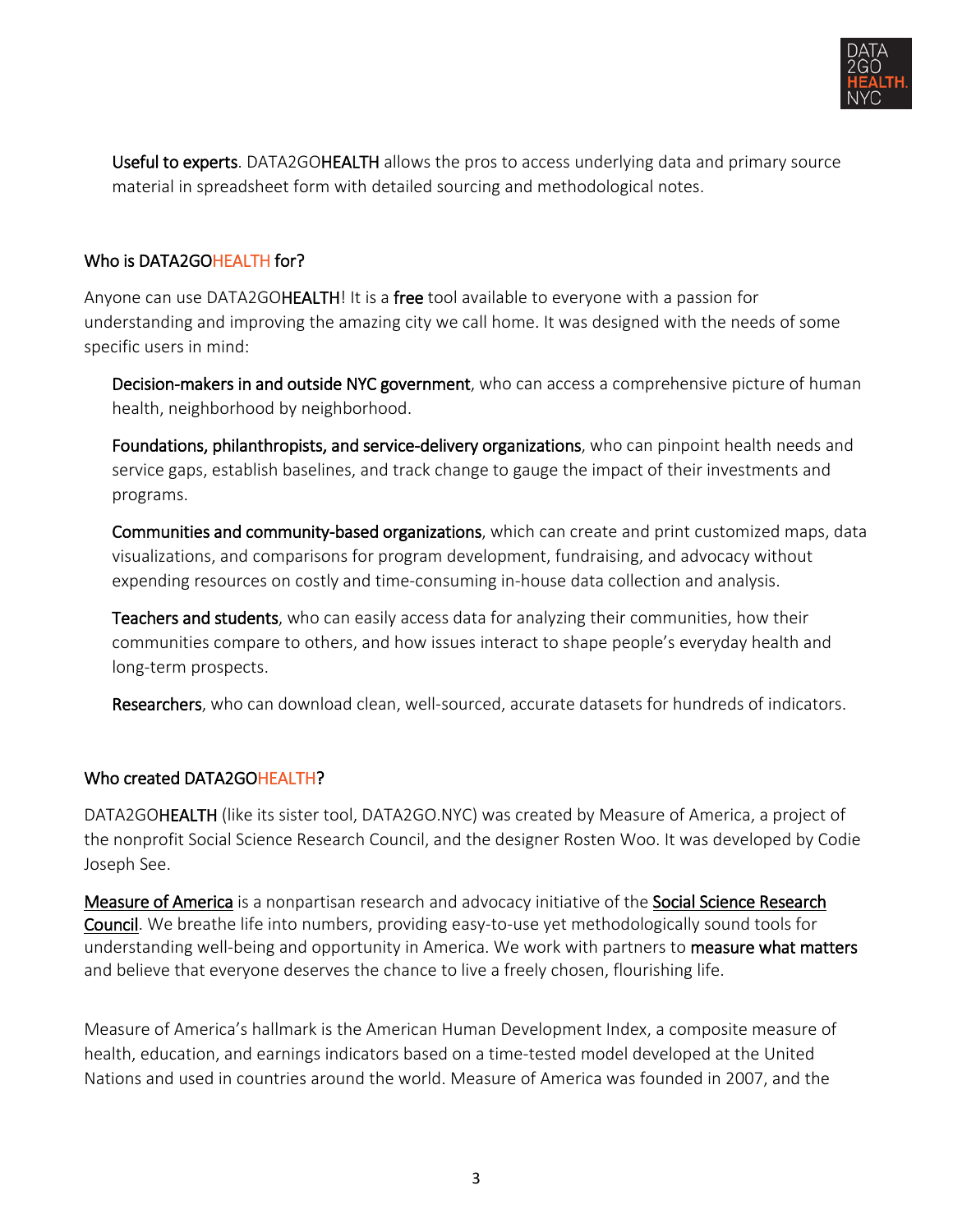

project joined the Social Science Research Council in 2008. For more information, please see our website at www.measureofamerica.org.

Rosten Woo is an artist, designer, and writer living in Los Angeles. He produces artworks and educational projects about complicated systems and group decision-making. Visit rostenwoo.biz.

Codie Joseph See's expertise is in geospatial technologies and cartography. Codie has worked for state and city cartography and GIS offices in his home state of Wisconsin.

An Advisory Committee of over 20 leading NYC health policymakers and thinkers has been involved from the start to make sure DATA2GOHEALTH builds on, rather than duplicates, existing tools and that it benefits from expertise across health sectors.

## What are some practical uses for DATA2GOHEALTH?

DATA2GOHEALTH has virtually unlimited possibilities! Here are a few examples of how people might use the tool:

Health service providers could investigate the number of elderly residents in a specific neighborhood and the lack of certain health-related services. The elderly are more vulnerable to heat-related conditions, and providing the right services to keep them cool when temperatures skyrocket is crucial for good health.

Community organizers could review their neighborhood data and present specific indicators of interest at a community meeting to support their case for shifting priorities or creating new programs.

Staff at nonprofit organizations working on preventing diabetes complications could use the tool to see where the greatest needs for their services are, as well as where health-care services might be lacking. With this information, they could identify potential partners for joint outreach and programming.

NYC government agencies and policymakers could use the data to better understand the needs of residents, inform policymaking and ensure that services reach the most vulnerable.

Community-based organizations could download infographics and maps related to their service area to include with grant applications or public information materials.

Teachers could use the data to better understand the out-of-classroom challenges their students face.

What are some practical ways YOU are using the tool? Let us know! [contact@measureofamerica.org.](mailto:contact@measureofamerica.org)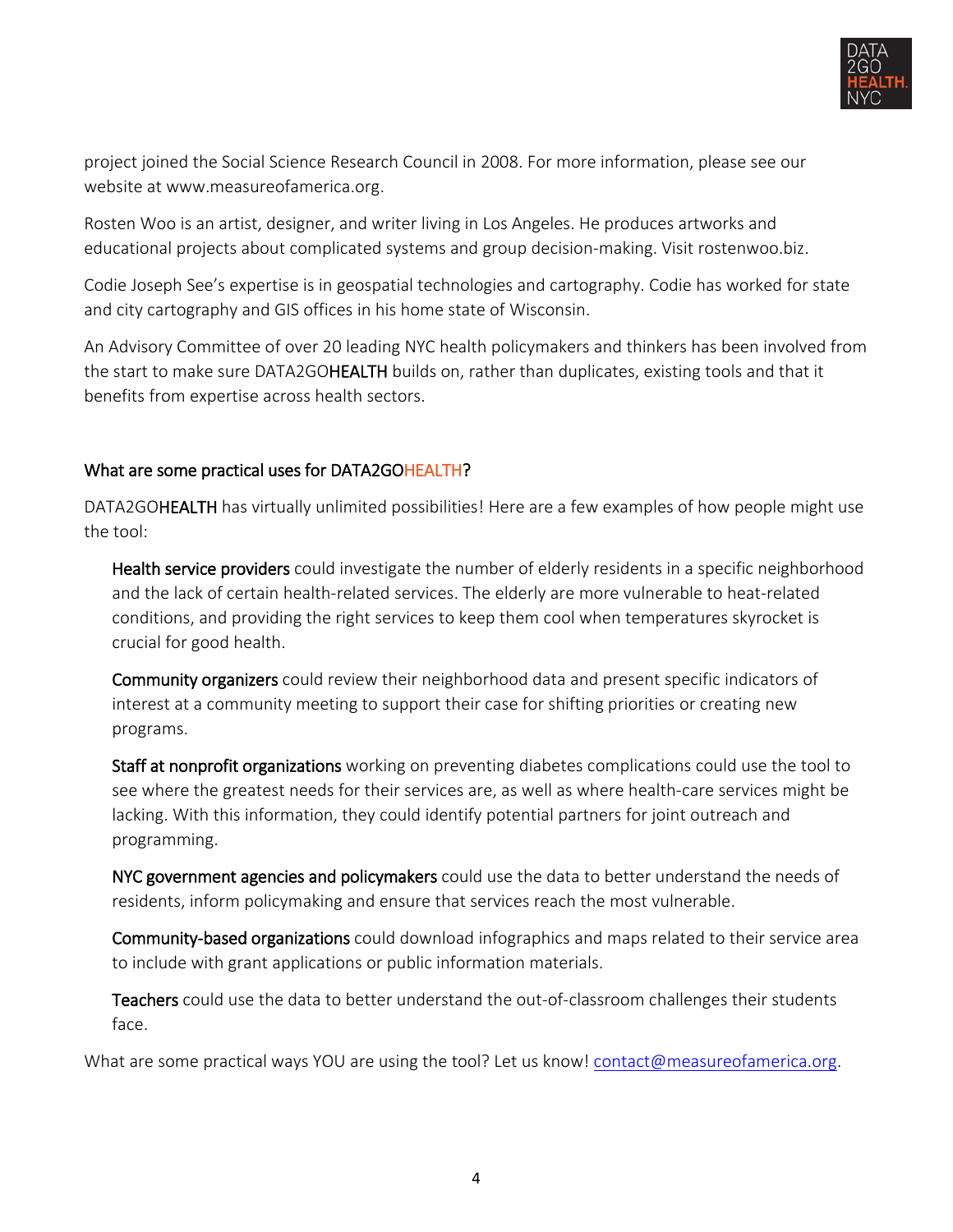

## How were the indicators chosen from all the datasets available?

DATA2GOHEALTH focuses on important health outcomes and the social determinants of health. Given the myriad factors that affect a healthy life—from housing conditions and violence to schools, exercise, and food access—we built the dataset behind DATA2GOHEALTH to be as expansive as possible within a social determinants of health framework. If you see something missing, tell us: [contact@measureofamerica.org.](mailto:contact@measureofamerica.org?subject=DATA2GOHEALTH%20) Please keep in mind that we are able to include only those datasets that will be collected regularly and meet a high standard of accuracy, rigor, and transparency.

#### Can I add my own indicators to DATA2GOHEALTH?

We love crowdsourcing, too! But DATA2GOHEALTH was not built in a way that allows others to add to it. We would, however, love to hear your ideas for new indicators to include. If the data are collected by a public entity, university, or other provider of high-quality data and are either already available by one of our standard geographies—or can be geocoded to one of them—we would be happy to consider adding them to DATA2GOHEALTH. We are already working on new additions for the near future. Please email us at contact@measureofamerica.org with your suggestion.

#### What are Tags and Vulnerable Populations, and how does that work?

The Tags and Vulnerable Populations feature allows users to view the indicators in a different way, grouped by health issues or groups of people. When one of these is selected, you'll see a display of all indicators from across the main categories shown together.

#### How should students and researchers cite DATA2GO.HEALTH in projects and papers?

Thanks for asking! The suggested attribution is: Measure of America, Social Science Research Council. 2018. DATA2GOHEALTH.NYC. www.data2gohealth.nyc.

#### Are there plans to adapt DATA2GO for other cities?

We would love to take DATA2GO and DATA2GOHEALTH to other cities. We encourage foundations, business groups, government entities, and others interested in a DATA2GO for their town to get in touch with us at [contact@measureofamerica.org.](mailto:contact@measureofamerica.org) See [www.cottagedata2go.org](http://www.cottagedata2go.org/) for an example of a modified DATA2GO site we created with Cottage Health for Santa Barbara County, California.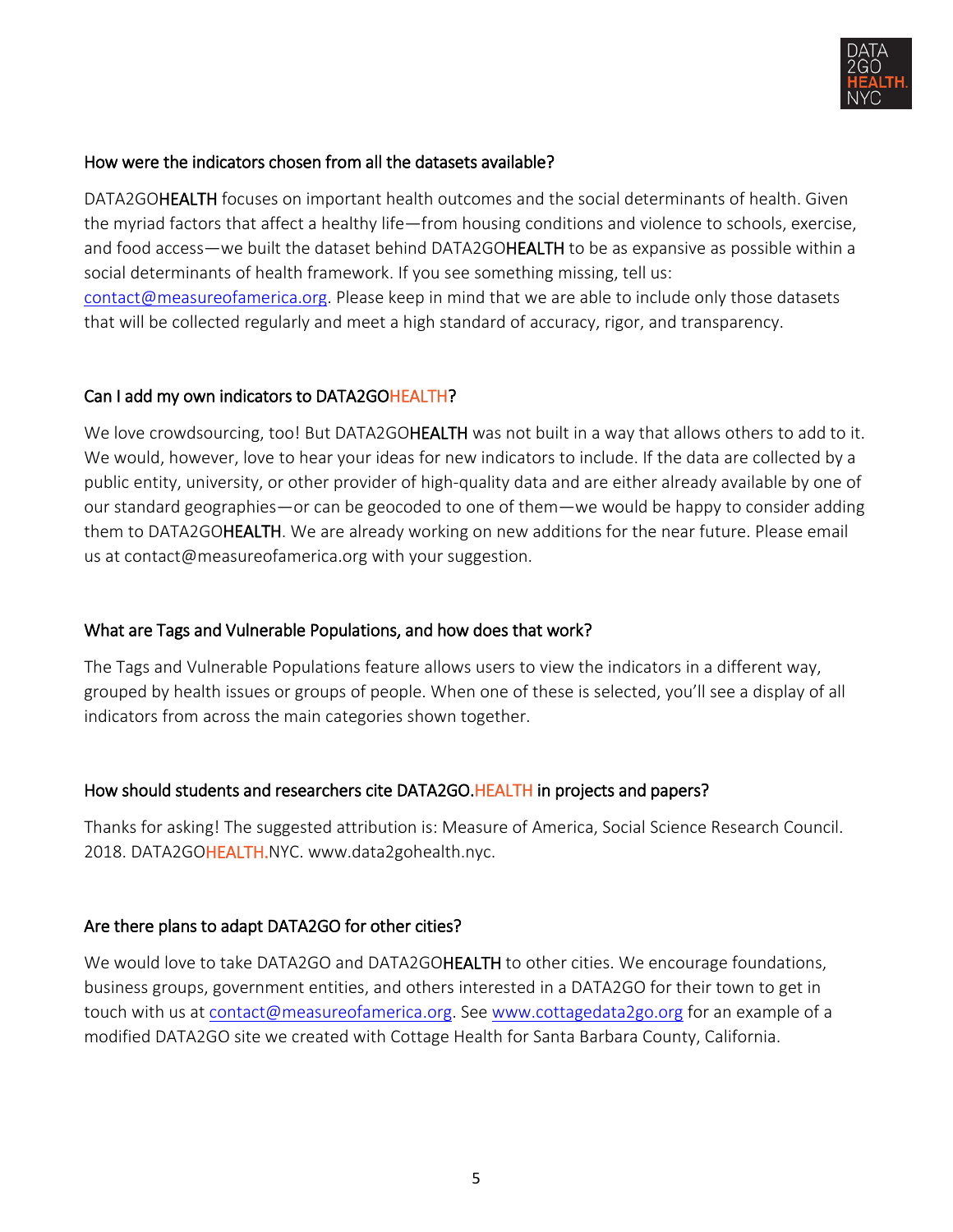

## Can DATA2GOHEALTH be used on smartphones and tablets?

Yes! Mobile versions of DATA2GOHEALTH are available with all the functionality of the desktop version. No need to download an app; just go to the website in your mobile or tablet browser.

## <span id="page-5-0"></span>DATA AND SOURCING

### Can I download the data on DATA2GOHEALTH?

Yes! We have made nearly the entire dataset behind DATA2GOHEALTH, and all of our data tools, available to the public. Just choose the download option.

## How were the datasets available in DATA2GOHEALTH produced?

Measure of America staff undertook nearly a year of work, involving negotiations, calculations, geocoding, statistical exercises, and number checking, to arrive at a user-friendly dataset. DATA2GOHEALTH was built with the needs and skills of a data layperson in mind. While experts can put raw data into forms that they can analyze, most people don't have the skills or software for this task. In DATA2GO**HEALTH**, much of the raw data were converted into rates to make the indicators more meaningful for analysis and more reliable for comparisons. It's not very useful to compare the number of stroke hospitalizations in one neighborhood to the number in another when the total population size in each is very different. For this, a rate per 100,000 residents does the trick. Some indicators, such as the disconnected youth rate, are calculated by Measure of America. For questions regarding specific indicators, please ask us at [contact@measureofamerica.org.](mailto:contact@measureofamerica.org)

## Where do the data come from?

Most of the indicators available in DATA2GOHEALTH are from federal, state, or city public sources. A few were obtained from nonprofit sources such as the Food Bank for New York City and the NYU City Health Dashboard. The source of each and every indicator in DATA2GOHEALTH can be found by tapping the multicolored histogram or data visualization for any indicator.

## Can you compare data from different time periods—for example, data from just 2016 to data that is an average from 2012 through 2016?

Ideally, all data in DATA2GOHEALTH would come from the exact same time period. However, it is not realistic to expect the many different agencies and organizations across the wide variety of sectors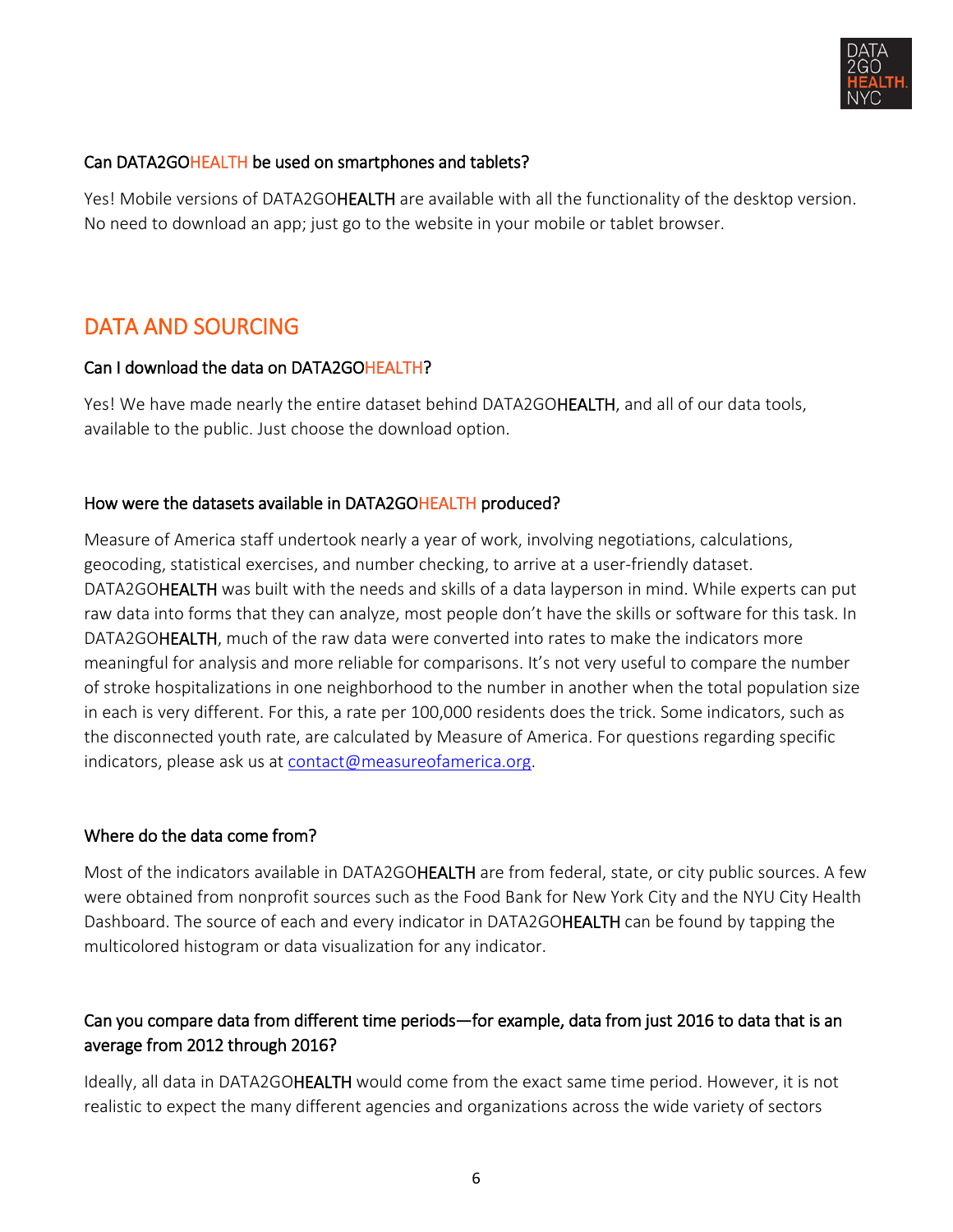

included in DATA2GOHEALTH to conduct uniform survey data collection. DATA2GOHEALTH was created in part to provide these data in geographical units to enable such comparisons. All data included are the most recent available as of the fall of 2018. While there may be some minor methodological issues in comparing slightly different periods, we believe that these potential issues are far outweighed by the power of uniform geographies within DATA2GOHEALTH.

## Why do some data show up as n/a?

Health data require certain privacy considerations that are not always necessary with more general datasets. Data will appear as "not applicable" (n/a) if a value is not available or statistically reliable for that specific indicator at that specific geography.

## <span id="page-6-0"></span>**GEOGRAPHIES**

## What geographic areas are available in DATA2GOHEALTH?

Because health data is so vast and collected by many different agencies and sources, we've compiled data for a number of distinct geographic levels:

NYC

The five boroughs

59 community districts OR 55 public use microdata areas OR 42 United Hospital Fund areas. These are all noted as CDs, PUMAs, or UHF areas.

188 neighborhood tabulation areas (NTAs)

2,166 census tracts

City- and borough-level data are available for almost all of the indicators in DATA2GOHEALTH. The CD-, UHF-, and NTA-level data primarily come from city agencies, particularly the Department of Health and Mental Hygiene. PUMA- and census-tract-level data primarily come from the US Census Bureau.

*The default for the tool is to display all data at the smallest available geography. The user can toggle geographies on and off, but we recommend using the default setting of all geographies turned on.* 

## What are community districts? PUMAs?? UHFs???

Community districts, PUMAs, and UHFs, oh my. Community districts correspond to community boards. The 59 NYC community districts roughly line up with neighborhoods or groups of neighborhoods, and NYC community boards have limited authority over planning and some types of local expenditure. The names of neighborhoods within community districts are not officially designated, and the names used in